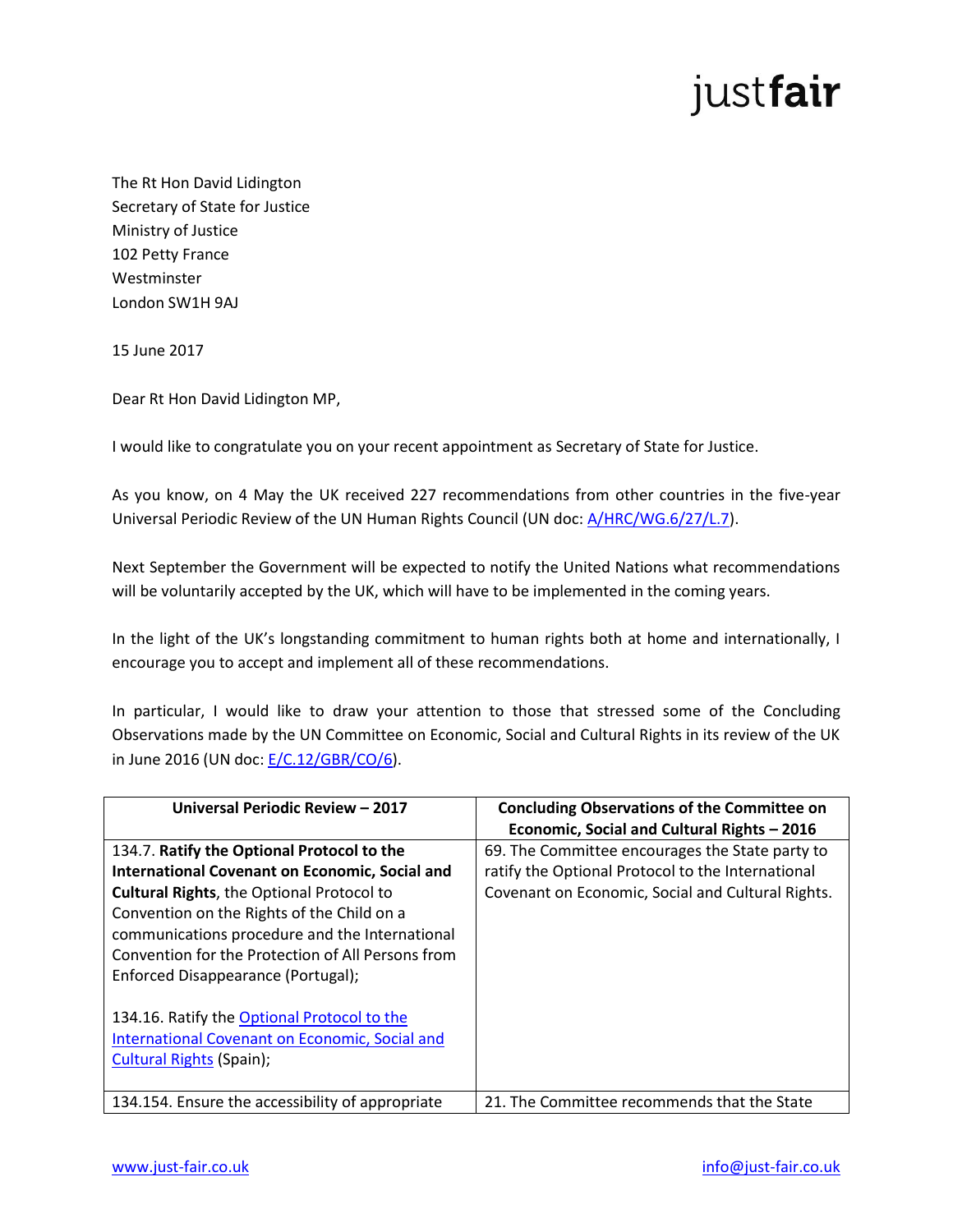## justfair

| legal aid to safeguard access to justice for all,                                                    | party review the impact of the reforms to the legal                                                     |
|------------------------------------------------------------------------------------------------------|---------------------------------------------------------------------------------------------------------|
| particularly for the most marginalized groups in                                                     | aid system with a view to ensuring access to                                                            |
| society (Netherlands);                                                                               | justice and the provision of free legal aid services,                                                   |
|                                                                                                      | in particular for disadvantaged and marginalized                                                        |
|                                                                                                      | individuals and groups. The Committee takes note                                                        |
|                                                                                                      | of the information provided by the State party on                                                       |
|                                                                                                      | the ongoing review of the employment tribunal<br>fees and recommends the elimination of such fees.      |
|                                                                                                      |                                                                                                         |
| 134.168. Develop clear national strategies for the                                                   | 48. () The Committee also urges the State party                                                         |
| eradication of the poverty of about four million                                                     | to develop a comprehensive child poverty strategy                                                       |
| children, as indicate in the United Kingdom UPR                                                      | and reinstate the targets and reporting duties on                                                       |
| Summary report of the Stakeholders submissions<br>(Syrian Arab Republic);                            | child poverty. ()                                                                                       |
|                                                                                                      |                                                                                                         |
| 134.191. Increase efforts to eliminate child poverty                                                 |                                                                                                         |
| and bring domestic legislation in line with the                                                      |                                                                                                         |
| Convention on the Rights of the Child (Hungary);                                                     |                                                                                                         |
| 134.192. Increase Government efforts to eradicate                                                    |                                                                                                         |
| child poverty, and in this regard undertake an                                                       |                                                                                                         |
| assessment of the impact of the welfare reform on                                                    |                                                                                                         |
| children from disadvantaged families (Kazakhstan);                                                   |                                                                                                         |
| 134.169. Further strengthen its 'Equality Act', in                                                   | 23. The Committee recommends that the State                                                             |
| particular, to provide better health services to                                                     | party bring into force the relevant provisions of                                                       |
| groups in vulnerable situations including migrants                                                   | the Equality Act that refer to the public                                                               |
| (Sri Lanka);                                                                                         | authorities' duty with respect to socioeconomic                                                         |
|                                                                                                      | disadvantage, as well as with respect to the<br>prohibition of intersectional discrimination, in        |
|                                                                                                      |                                                                                                         |
|                                                                                                      |                                                                                                         |
|                                                                                                      | order to enhance and guarantee full and effective<br>protection against discrimination in the enjoyment |
|                                                                                                      | of economic, social and cultural rights. The                                                            |
|                                                                                                      | Committee recalls its previous recommendation                                                           |
|                                                                                                      | (see <b>E/C.12/GBR/CO/5</b> , para. 16) and urges the                                                   |
|                                                                                                      | State party to provide the same access to an                                                            |
|                                                                                                      | independent equality body and a similar level of                                                        |
|                                                                                                      | protection to rights holders with regard to all<br>grounds of discrimination for all individuals in all |
|                                                                                                      | jurisdictions of the State party, including Northern                                                    |
|                                                                                                      | Ireland. In this respect, the Committee draws the                                                       |
|                                                                                                      | attention of the State party to its general                                                             |
|                                                                                                      | comment No. 20 (2009) on non-discrimination in                                                          |
|                                                                                                      | economic, social and cultural rights.                                                                   |
| 134.170. Ensure that the law governing access to<br>abortion in Northern Ireland fully complies with | 62. The Committee recommends that the State<br>party amend the legislation on termination of            |